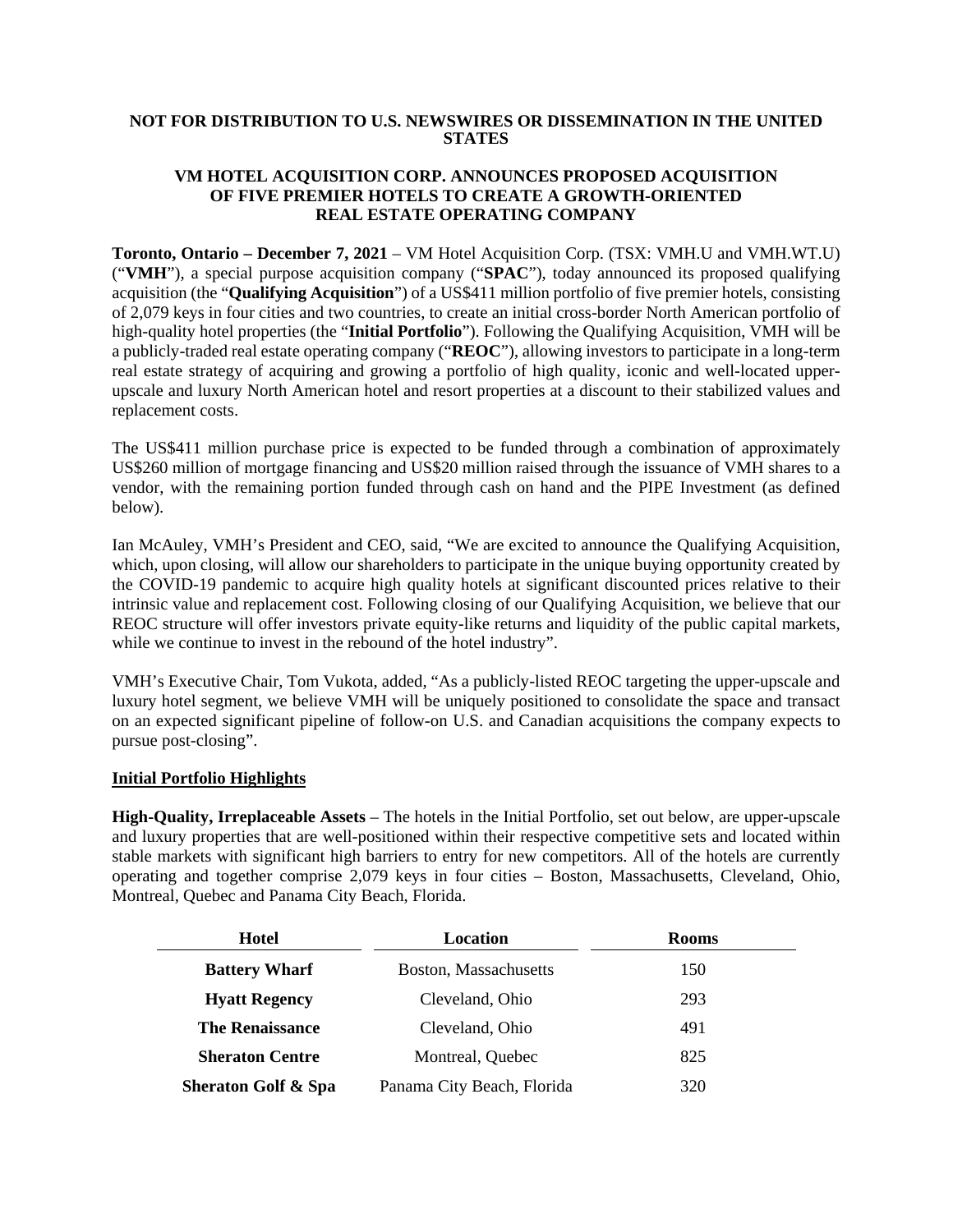The majority of the hotels are fully renovated, with all "hard" construction improvements recently completed. The remaining renovations to be completed following the Qualifying Acquisition are primarily "soft" goods that will involve minimal interruption and disruption to the guest experience or operations.

**Attractive Valuation** – The Initial Portfolio is being acquired at an attractive valuation. The total purchase price of US\$411 million represents a 25% discount to current appraised stabilized values, a 65% discount to replacement cost and a weighted-average portfolio acquisition cost of approximately US\$198,000 per key.

**Key Partnerships** – Through the Qualifying Acquisition, VMH will be partnering with leading hotel brands and world-class operators including Hyatt Hotels Corporation, Marriott International, Inc., Aimbridge Hospitality, Westmont Hospitality Group and Crescent Hotels and Resorts.

**Rebound of the Hotel Industry** – In recent history, the hotel industry has weathered several "black swan events". Previous disruptions, such as 9/11, resulted in sharp periods of demand downturns, however, after each such event lodging demand rebounded within 10 to 14 months to pre-event levels. While the COVID-19 pandemic has had a drastic impact on hotel demand and performance, current available data indicates the hotel industry is well poised for a quicker than expected rebound to pre-pandemic levels.

## **Benefits of REOC Structure**

As a REOC, VMH will have an efficient capital structure and attractive relative value compared to yielddriven hotel real estate investment trusts. The REOC structure is designed to generate significant riskadjusted returns through non-dilutive growth. It will allow VMH to own hotels across borders, and to reinvest 100% of its net income and cash flow into acquiring additional assets, which will enable VMH to grow its asset base exponentially after the Qualifying Acquisition.

VMH has established a deep pipeline of off-market opportunities in top markets across Canada and the U.S. to drive future growth. In the pursuit of this growth strategy, VMH expects to have the flexibility to unlock the increase in future values of the Initial Portfolio and access non-dilutive debt at conservative loan-tovalue ratios to pursue an accretive acquisition pipeline without the need to access the capital markets.

### **Experienced and Committed Management Team and Board**

VMH has a seasoned due diligence team that has conducted hundreds of similar hotel transactions and has strong relationships with each operator and brand in the Initial Portfolio. Following the Qualifying Acquisition, VMH's current President and CEO, Ian McAuley, Executive Chair, Tom Vukota, and CFO, Tom Wenner will continue to lead the business. In addition to the multi-billion dollar hotel transaction experience of both the CEO and the Executive Chair, VMH's CFO has completed over 175 real estate transactions and over CDN\$1.2 billion in debt and equity financings.

VMH is guided by a highly capable and experienced board of directors including independent board members Tracy Sherren (current President, Canadian Commercial, Starlight Investments), Charles Suddaby (who has provided advisory and valuation services to the hotel industry for over forty years) and Dr. John Andrew (Executive Director of Queen's University's Commercial Real Estate Executive Seminars and a professor at Queen's School of Urban and Regional Planning). Blake D. Lyon (current CEO and a director at Skyline Investments (TLV: SKLN) ("**Skyline**")) will join the board at closing.

### **Transaction Details**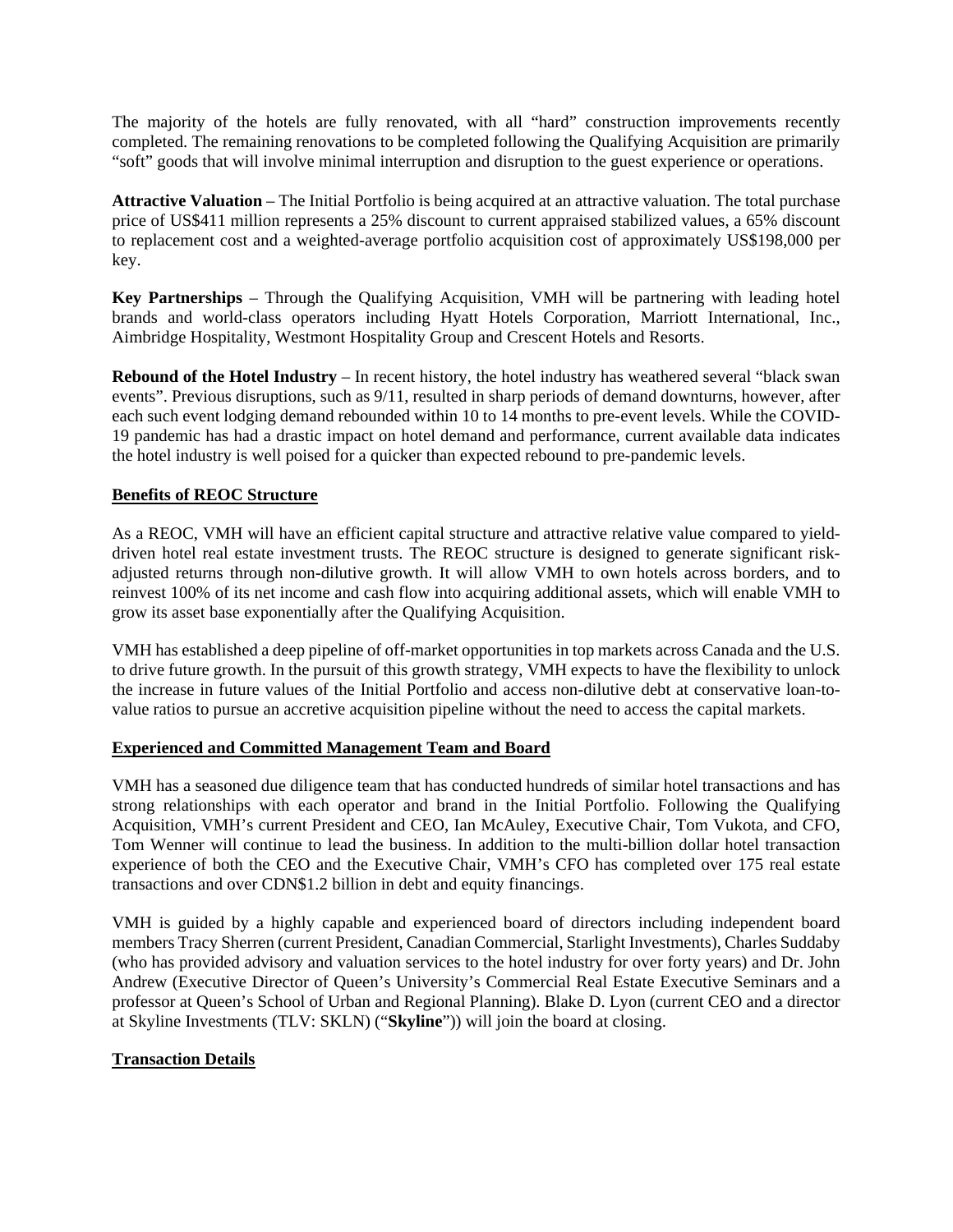The Qualifying Acquisition is intended to constitute VMH's qualifying acquisition under Part X of the Toronto Stock Exchange (the "**TSX**"). The closing of the Qualifying Acquisition, which is subject to obtaining certain regulatory approvals, the satisfaction of certain conditions (including the approval of the TSX) and the continued listing of VMH's common shares on the TSX, is anticipated to occur in the first quarter of 2022. The outside date for the Qualifying Acquisition is February 28, 2022, or such other date as the applicable counterparties and VMH may mutually agree in writing.

The purchase agreements provide for the acquisition by VMH of the hotels comprising the Initial Portfolio for an aggregate purchase price of US\$411 million, subject to adjustments and payable in accordance with the terms of the purchase agreements. Following the closing, VMH will have a 100% interest in each of the hotels other than the Renaissance, in which it will have a 90% interest, with Skyline retaining a 10% interest as part of a strategic partnership with VMH. The purchase agreements contain covenants and representations and warranties and related indemnities, subject to certain thresholds and caps. They also include specific covenants in respect of VMH's requirements to file a non-offering prospectus in respect of the Qualifying Acquisition and the PIPE Investment.

In the event that any of the transactions comprising the Qualifying Acquisition cannot be completed for any reason, VMH may decide to proceed, subject to meeting all applicable regulatory and contractual requirements, with its acquisition of the others assets comprising the Initial Portfolio. In the event that it is not able to meet all applicable regulatory and contractual requirements, VMH will not proceed with the Qualifying Acquisition.

An investor presentation will be available under VMH's profile on SEDAR at www.sedar.com, which will contain further information in respect of the Qualifying Acquisition. VMH will also file a non-offering prospectus in accordance with the rules of the TSX in each of the provinces and territories of Canada other than Quebec in due course.

# **Debt Financing**

VMH has negotiated term sheets with qualified lenders to provide approximately US\$260 million of property level debt and interest reserves, which will be used to partially fund the purchase price.

### **Private Placement Equity Financing**

In connection with the Qualifying Acquisition, VMH has launched a private placement with the intention to raise gross proceeds of US\$145 million through the issuance of 14.5 million subscription receipts (automatically exchanged into common shares of VMH upon the successful completion of the Qualifying Acquisition) at an issue price of US\$10.00 per subscription receipt (the "**PIPE Investment**"). The proceeds of the PIPE Investment are necessary to satisfy the minimum cash required to complete the Qualifying Acquisition and are intended to be used to provide sufficient working capital and to fund the growth of VMH following closing. The obligations to consummate the transactions contemplated by the PIPE Investment are conditional upon, among other things, the consummation of the Qualifying Acquisition.

This press release is not an offer of securities for sale in the U.S., and the securities referred to herein may not be offered or sold in the U.S. absent registration or an exemption from registration. The securities have not been and will not be registered under the U.S. *Securities Act of 1933*.

### **Sponsors**

The sponsors of VMH are VM HA Sponsor LP and VM HA Sponsor Corp. (the "**Sponsors**"). The Sponsors are controlled by Ian McAuley and Tom Vukota, respectively.